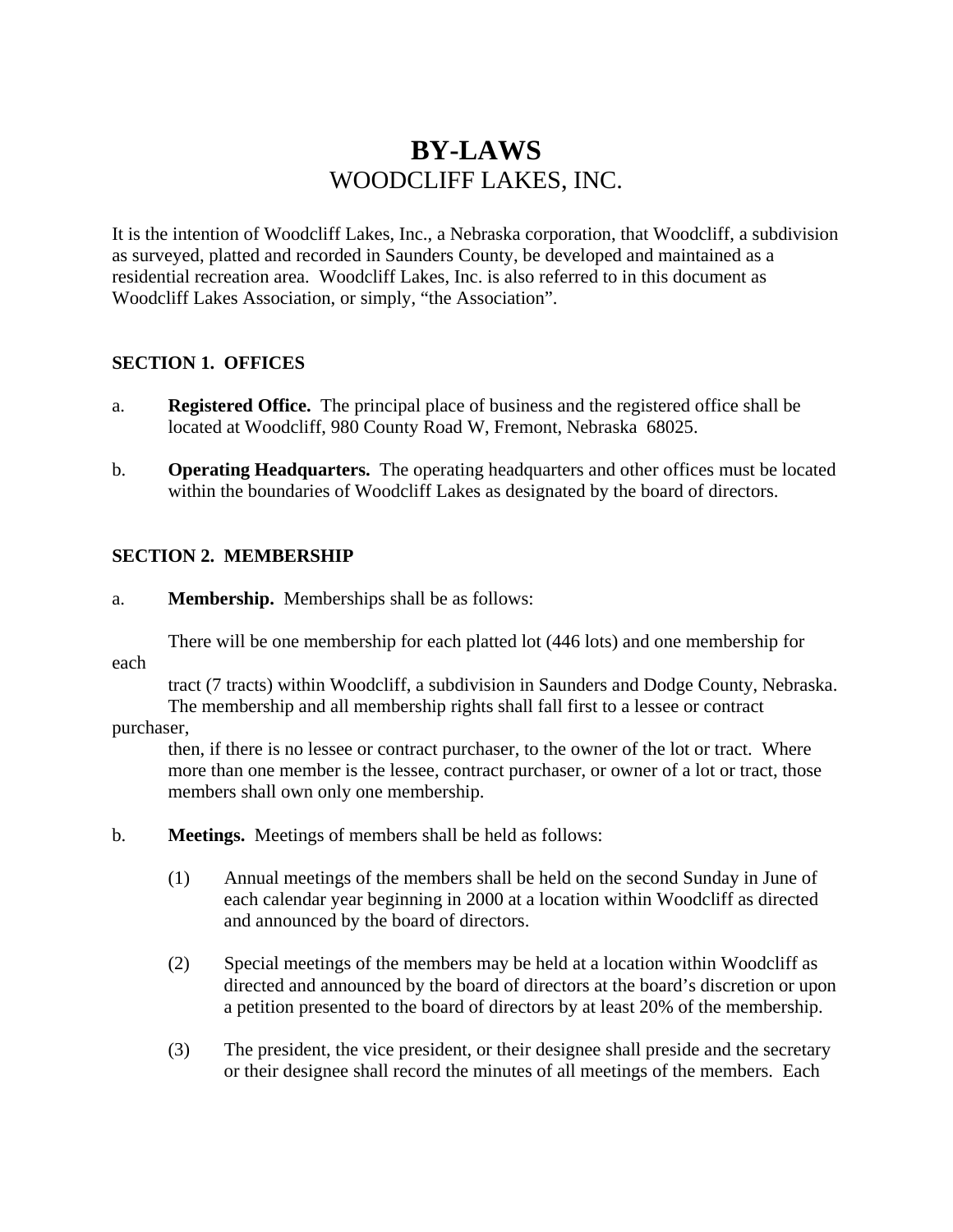meeting will begin with the approval of minutes of the previous meeting and a treasurer's report. Minutes of meetings will be made available upon request.

- (4) Each membership shall be entitled, on the election of directors or on any other matter voted upon by the memberships, to cast, by mail or in person, one vote for each platted lot or tract for which Association dues and any special charges have been paid.
- (5) Unless otherwise required by these by-laws, the majority of membership votes cast at any annual or special meeting shall decide any matter or question voted upon by the members. Votes may be cast by mail or in person.
- c. **Action without Meeting.** The board of directors, in place of holding any special meeting of the members, may submit any matter to and take the vote of memberships by mail.
- d. **Rights and Privileges.** Subject to rules or regulations adopted by the board of directors, members shall be entitled to rights and privileges as follows:
	- (1) All individual members and their respective families and guests shall be entitled as appropriate to enjoy or otherwise to make use of Lake Ski-Di and Lake Tirawa, to the use of the roads belonging to the Association and to the use of all common areas owned and maintained by the Association. The Association shall maintain and preserve Lake Ski-Di and Lake Tirawa, the roads belonging to the Association, and the common areas belonging to the Association for the general common benefit of al all its members.
	- (2) All members and their respective lots and parcels within the limits of all real property included in membership shall be entitled as appropriate to benefit from or otherwise to participate in all common functions and services performed or provided by the Association.
- e. **Discipline and Enforcement.** Members shall be subject to disciplinary and enforcement measures as follows:
	- (1) All members shall be subject to denial partly or wholly of access to, benefit from, or use of all or any facilities, functions or services, suspension partly or wholly of all or any rights or privileges of membership, or any other disciplinary action directed by the board of directors for failure to pay any dues, assessments or charges or for any other act detrimental to the affairs of the Association.
	- (2) The Association shall adopt and promulgate rules and regulations with respect to the use of Lake Ski-Di and Lake Tirawa, the use of the roads owned by the Association, and the use of any common areas owned by the Association. These rules and regulations, together with any amendments, shall at all times govern the member's use of the lakes, roads, and common areas owned by the Association.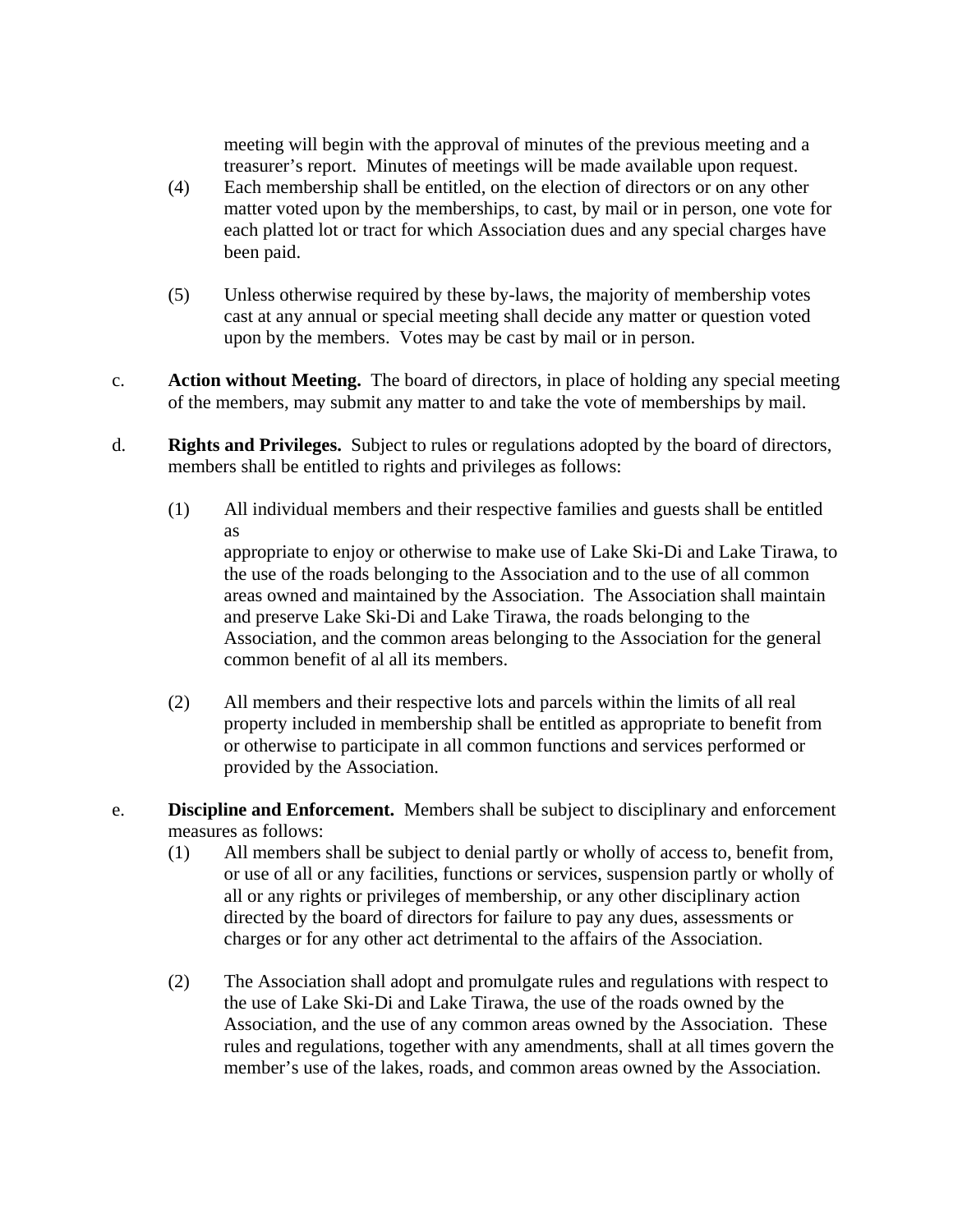Violation of these rules and regulations by members, the member's family, or guests, shall subject their membership, to include the member's family and guests, to either suspension or termination of the privilege to use the lakes, roads and common areas owned by the Association, save for ingress and egress from the main gate of Woodcliff to the member's lot by use of the roads.

(3) The Association shall be entitled at any time or from time to time to institute any equitable or legal proceeding appropriate, convenient, or necessary for collection of any dues or charges or for enforcement of any covenant, rules, regulations, by-laws or easements of concern to it or to take any appropriate, convenient, or necessary remedial or other action against any member or membership of any platted lot or tract within the limits of real property included in membership. In the event that the Association must institute equitable or legal proceeding to collect any dues or charges, or enforce other rules, covenants, or by-laws, a reasonable attorney's fee shall be added to the dues and charges for the costs incurred by the Association, in collecting said dues or charges. All dues and charges, including attorney's fees, shall constitute a lien on the member's lot and/or improvements thereon.

## **SECTION 3. DIRECTORS**

- a. The primary duty of the board of directors is to act on behalf of the Association to oversee the recreational and residential environment of Woodcliff Lakes. The board manages the business and organizational affairs of the Association, including the establishment and enforcement of these by-laws, the Association's covenants, and the Association's rules and regulations.
- b. **Number and Election.** The board of directors shall be comprised of directors elected as follows:

The affairs of the Association and its assets and other property shall be managed by a board of seven directors who shall be required to be members of the Association. To stagger director elections, while maintaining a full board, the following elections will

take

place:

in June 2001, 3 board members will be elected in June 2002, 2 board members will be elected in June 2003, 2 board members will be elected And so on and so forth.

Directors will serve for a term of office of three years.

- c. **Vacancies.** The office of director shall be vacated and filled as follows:
	- (1) Failure without excuse to attend any three consecutive meetings whether regular,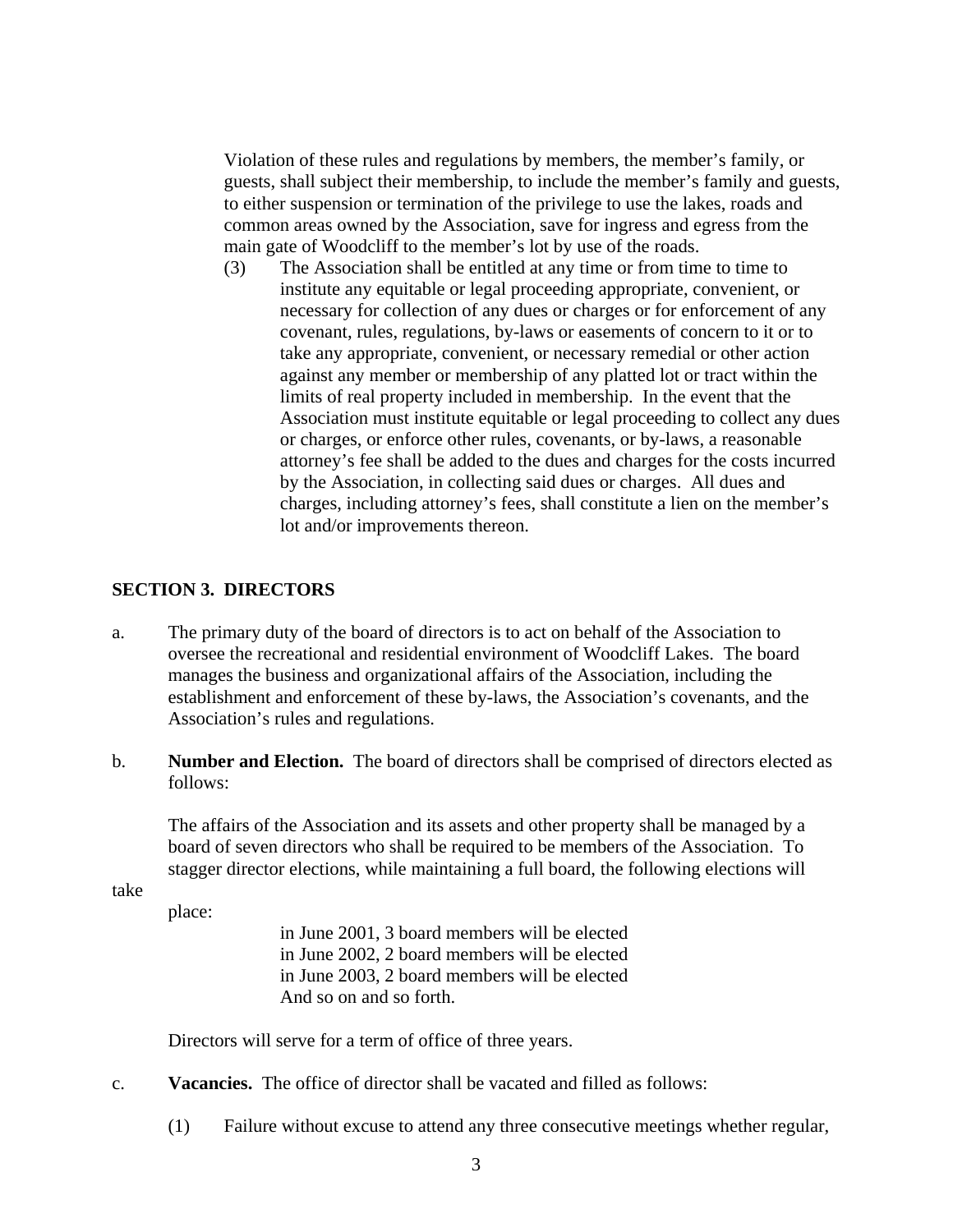special, quarterly or annual meetings of the board of directors,

- (2) The resignation or death of such director,
- (3) Inappropriate conduct of director (removal of such director requires 5 affirmative votes of directors present or by mail),
- (4) Recall by membership (removal of any individual director requires a vote of not less than two thirds of votes cast on an official ballot mailed to the membership by the board of directors. Votes may be cast by mail or in person.)
- d. **Meetings.** Meetings of the board of directors shall be held as follows:
	- (1) Annual meetings of the board of directors shall be held immediately following the annual meetings of the Association members.
	- (2) Regular (monthly/quarterly) or special meetings of the board of directors may be held upon direction of the board of directors or called by the president or a majority of the directors at the operating headquarters or wherever directed by the board of directors.
	- (3) The president or vice president shall preside and the secretary or a non-officer board member shall record the minutes of all meetings of the board of directors. Each meeting will begin with the approval of minutes of the previous meeting and a treasurer's report. Minutes of meetings will be made available upon request.
	- (4) A majority of the directors shall constitute a quorum for any meeting of the board of directors.
	- (5) Each director shall be entitled on any matter or question voted upon to cast one vote either in person or by absentee vote (signed letter or fax).
	- (6) Unless otherwise required by these by-laws, the majority vote of the entire number of directors present or by absentee vote at any meeting of the board of directors shall decided any matter or question voted upon by the directors.
- e. **Action without Meeting.** The board of directors may, in place of holding any meeting, by unanimous written consent, dispose of any matter or question.
- f. **Nominating Committee.** The president of the board of directors at the first quarterly meeting of the calendar year shall designate a Nominating Committee comprised of three eligible members of the Association. For a period of 15 days, the Nominating Committee shall accept written nominations for director positions. All eligible nominations will be required to submit a short biography within 15 days of notification, which is required for inclusion on the nomination slate. Nominations will be submitted to the board of directors for final approval. Nomination slates, with biographies, will be mailed to each Association member at least 30 days prior to the published annual meeting date.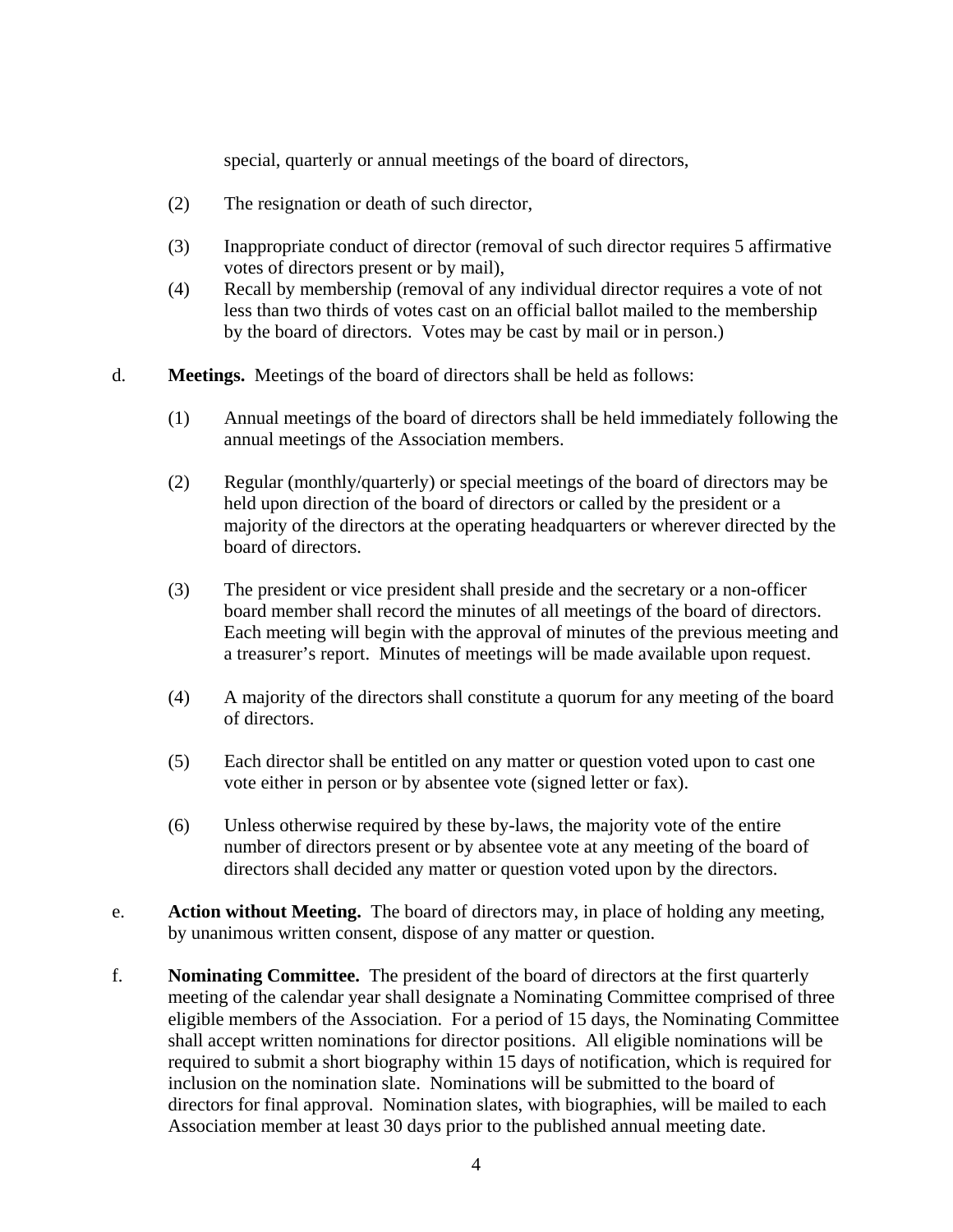- g. **Executive and Other Committees.** The president may establish executive, special, or standing committees as well as designate and replace committee members as directed by the board.
- h. **Conflict of Interest.** No director shall vote on, or be included in, an evaluation of any business matter that may present a conflict of interest.
- i. **Fees and Expenses.** The directors shall serve without remuneration for their services, but the board may provide for the reimbursement of reasonable expenses incurred by them, if approved by the board in advance.

# **SECTION 4. OFFICERS, AGENTS, AND EMPLOYEES**

- a. **Officers.** Officers shall be appointed or elected as follows:
	- (1) The principal officers shall be a president, a vice president, a secretary, and a treasurer, who shall be required to be members of the board of directors, who shall be elected annually by the board of directors at each annual meeting for a term of office of one year, and who may succeed themselves in office.
	- (2) The board of directors may from time to time appoint, discharge, engage, or remove assistants to the principal officers found to be appropriate, convenient, or necessary for management of the affairs of the Association.
	- (3) The officers shall have the powers and rights and be charged with the duties and obligations usually vested in or appurtenant to such offices or from time to time directed by the board of directors.
- b. **Vacancies.** The office of any principal officer shall be vacated and filled as follows:
	- (1) Any principal officer may be removed from office at any time by a majority vote of the board of directors either for or without cause.
	- (2) Any vacancy among the principal officers may be filled by majority vote of the board of directors for the unexpired term of office.

# **SECTION 5. DUES AND RELATED MATTERS**

- a. **Fiscal Year.** The end of the fiscal year of the Association shall be December 31.
- b. **Dues.** Dues shall be ascertained and collected as follows: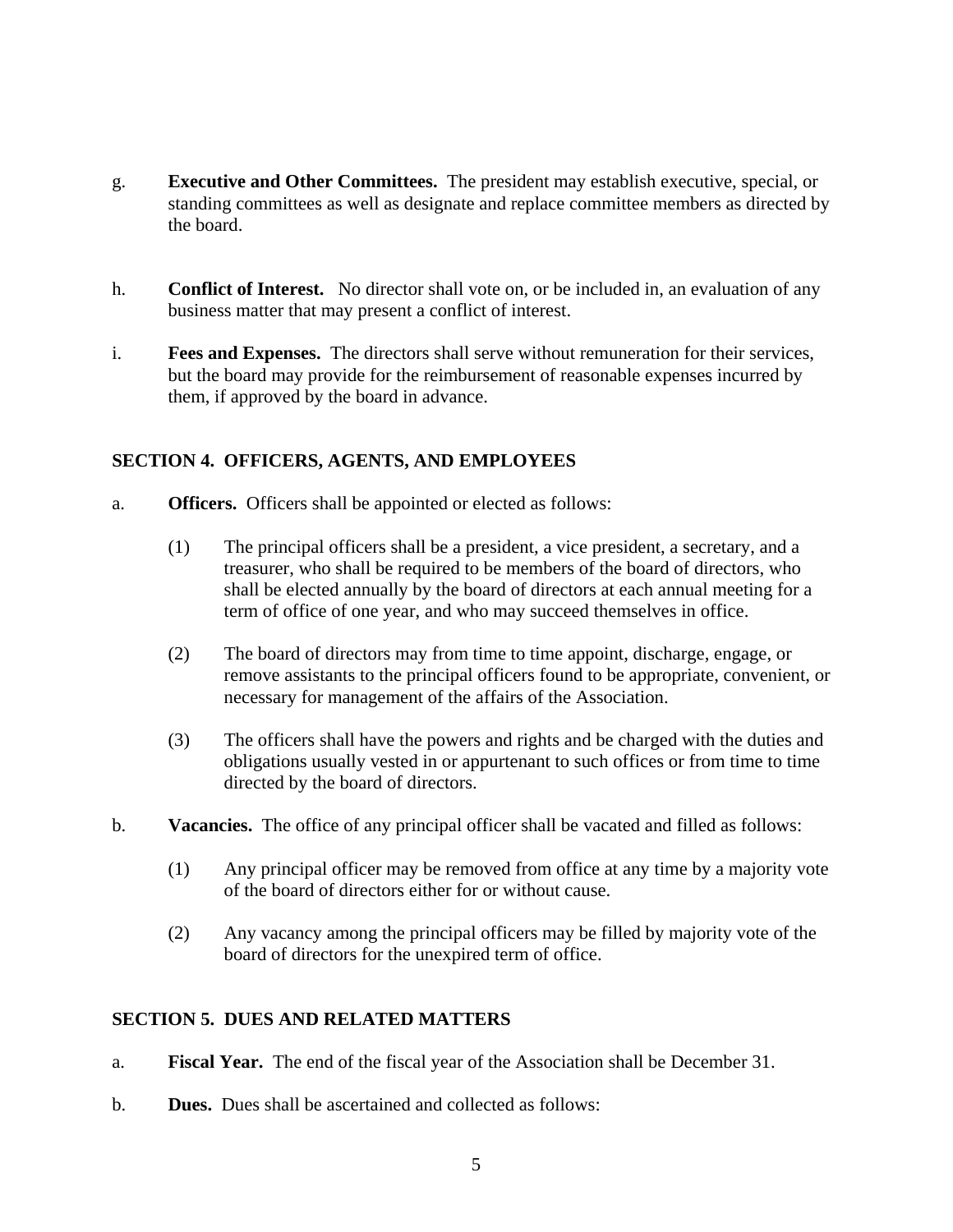- (1) Standard dues. Standard dues for each membership shall be payable in advance on the  $1<sup>st</sup>$  day of January of each calendar year. Dues are intended to cover fiscal year operating expenses (budget) as proposed by the board of directors prior to the start of the fiscal year. The board of directors shall make the proposed budget for the upcoming year available for review by members at the last quarterly meeting in December. At the last quarterly meeting, members will be provided the opportunity to provide comments on the proposed budget. The board of directors shall formally approve (adopt) the budget at this quarterly meeting. Dues shall not be increased more than 10% in any one year or 15% within a twoyear period. Dues shall become delinquent if not paid within thirty (30) days after the date of their assessment, and constitute until paid a continuing charge against and lien upon such platted lot or tract.
- (2) Extra dues. Extra dues to meet any extraordinary operating expenses for the fiscal year shall be assessed only upon majority vote of the board of directors, not to exceed 10% of the current Association dues for any one issue. Such extra dues shall become delinquent if not paid within thirty (30) days after their assessment and constitute until paid a continuing charge against and lien upon such platted lot or tract.
- c. **Special Charges.** Additional special charges or assessments may be needed to fund major undertakings or capitol improvements within the Association. Any major undertaking or capital improvement project not identified and approved in the current year's budget requires a favorable vote by a majority of voting memberships. Such special charges and method of assessment shall be approved only upon recommendation of the board of directors and accepted by a majority of membership votes cast at any annual or special meetings. Votes may be cast by mail or in person. Such special charges or assessed installments shall become delinquent if not paid within thirty (30) days after the date of their assessment, and constitute until paid a continuing charge against and lien upon such platted lot or tract.
- d. **Interest.** Any delinquent dues and/or special charges will accrue interest charges of 1% per months until paid.
- e. **Abatement.** Dues and special charges other than Association dues shall be subject to abatement as follows:

By reason of ownership of more than one platted lot or tract for the purpose of only limited use or for any other suitable reason, the board of directors may partially abate any charge assessed a membership on such terms and conditions as the board of directors may determine is reasonable.

- f. **Deposits, Checks, and Loans.** Funds shall be deposited and withdrawn and additional funds borrowed as follows:
	- (1) Funds and money of the Association may from time to time be deposited by the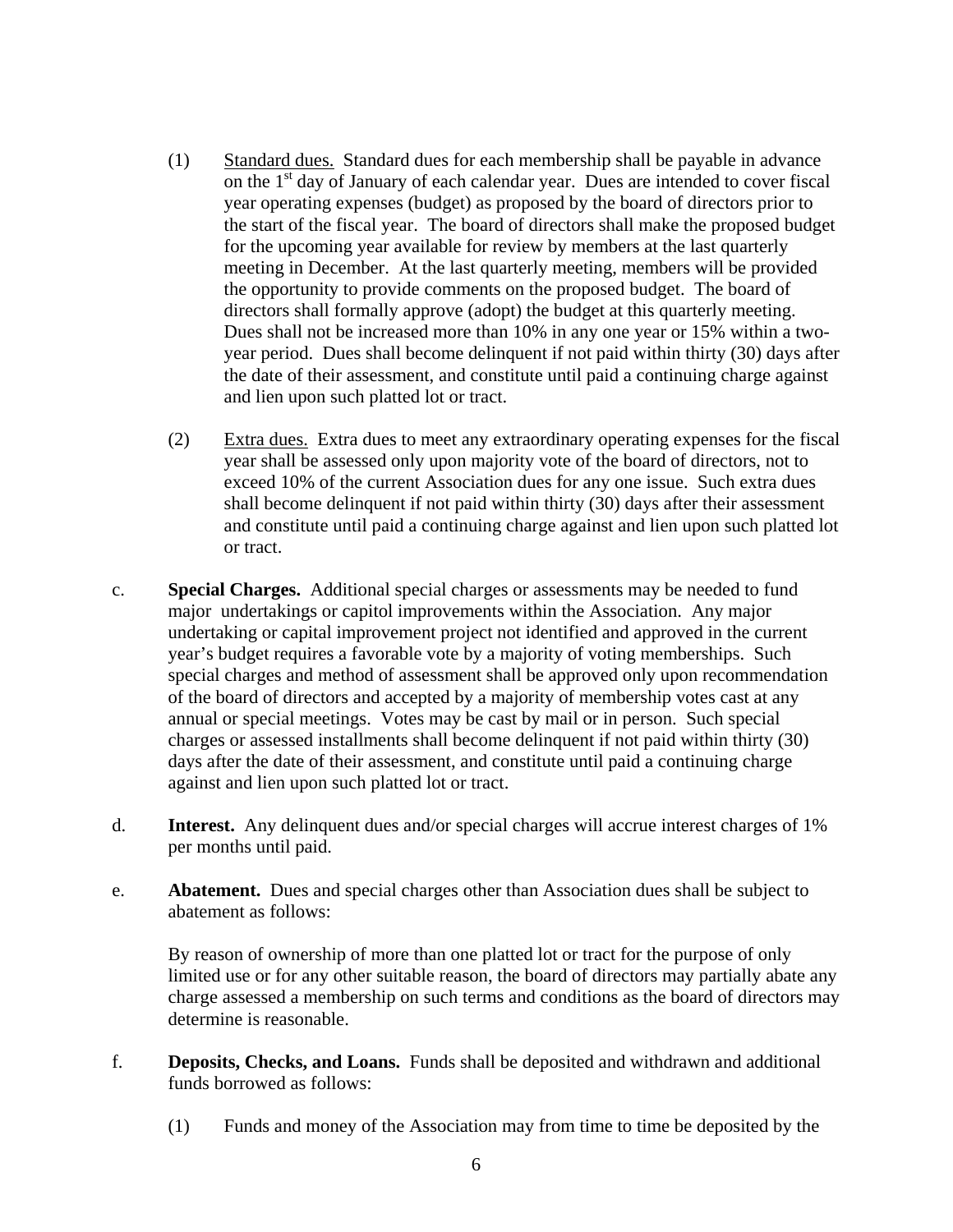officers, agents, and employees in the Woodcliff Lakes Association depository or depositories located in Nebraska as directed by the board of directors.

- (2) All checks, drafts, or other orders upon the Association shall be signed by the treasurer and any other officer of the board of directors.
- (3) The board of directors may negotiate and consummate for the Association all arrangements appropriate, convenient, or necessary for any loan to it, by majority approval.
- g. **Indemnification.** Every director shall be entitled, during and after the term of office, to be fully indemnified by exoneration, reimbursement, or otherwise and to be defended and otherwise saved harmless from all liability including court costs and legal fees for any matter connected with service as a director in the performance of duty to the Association.

# **SECTION 6. DELEGATION OF MANAGEMENT**

The board of directors may by contract or otherwise delegate to some competent third party or parties, general authority, power, and responsibility for administration and executive management of the affairs of the Association; and the board of directors may likewise delegate general authority, power, and responsibility for maintenance of the books and records of the Association. However, this cannot release the board of its responsibility to manage the affairs of the board.

# **SECTION 7. BOOKS, RECORDS, AND REPORTS**

The books, records and reports of the Association will be maintained at the registered office or wherever directed by the board of directors, and the officers shall at each annual and/or special meeting of the members and when otherwise called for at any meeting of the board of directors present a clear and current financial report of the affairs and condition of the Association.

# **SECTION 8. NOTICES AND STATEMENTS**

- a. **Notice for Meeting of Members.** Not less than twenty nor more than thirty days preceding any annual, quarterly or special meeting of the Association, each member shall be mailed, sent to the address of such member as last recorded with the secretary, a written notice of the time, place, and general purpose of each such meeting.
- b. **Statement of Dues, Charges, or Other Matters.** Not less than twenty nor more than thirty days preceding the day for action or response, each member concerned shall be mailed, to the address of such member last recorded with the secretary, a written notice or statement of any dues, charges, or disciplinary action; any recommendation of the board of directors to amend the Articles of Incorporation or these by-laws; to extend, modify, or terminate all or any part of the covenants applicable to all property included in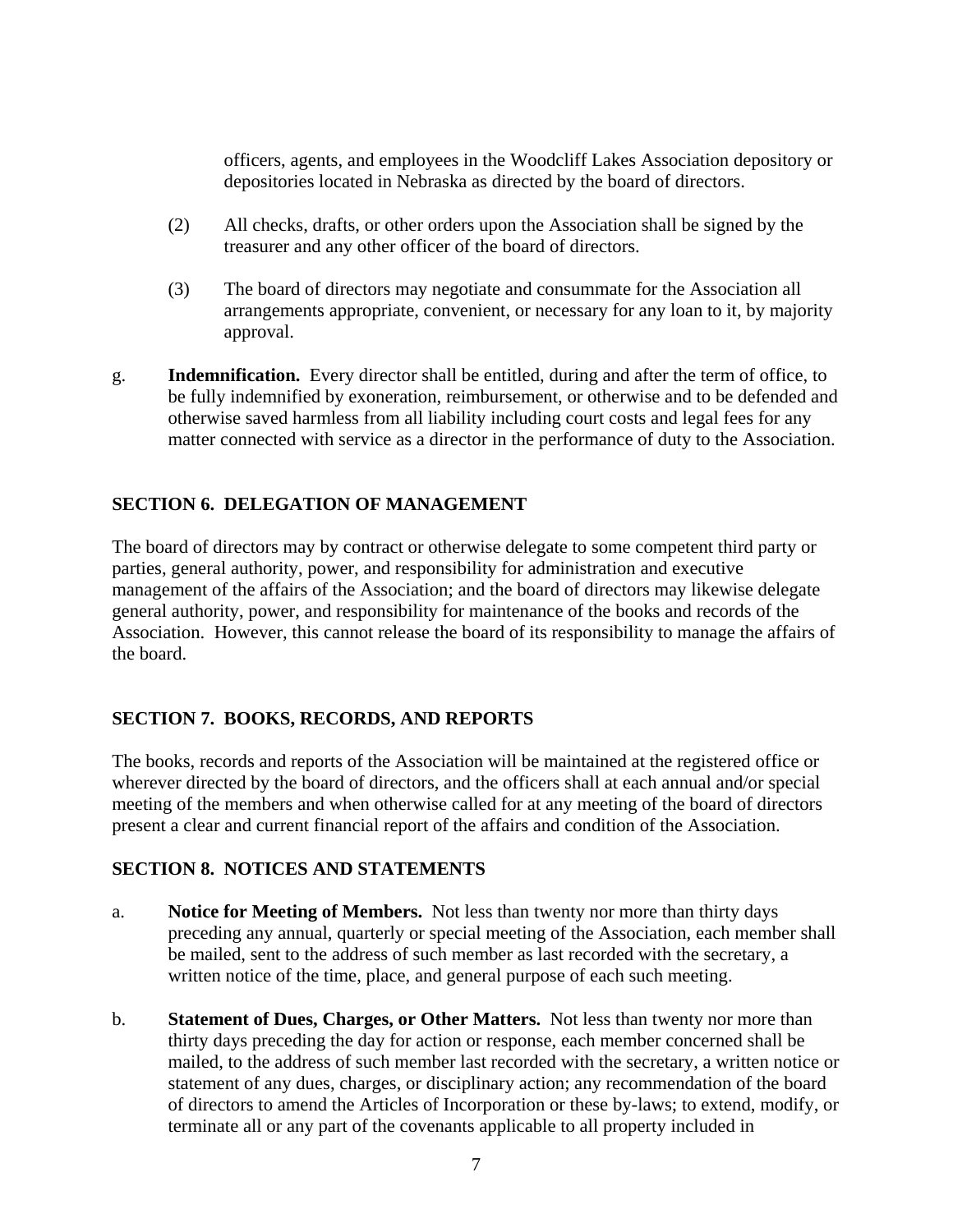membership; to increase the standard dues, to undertake capital improvements or extraordinary general expenses, or to dispose of any interest in real property.

- c. **Notice for Meeting of Directors.** Not less than three nor more than thirty days preceding any annual or special meeting of the board of directors, each director shall have actual knowledge or be given by mail or otherwise a written notice of the time, place, and general purpose of such meeting.
- d. **Waiver.** Any notice required by law, the Articles of Incorporation, or these by-laws can be waived by oral or written waiver issued by any person entitled to such notice.

## **SECTION 9. SEAL**

- a. **Form.** The seal of the corporation shall consist of two concentric rings between which shall be inscribed the name of the corporation and the word, "Nebraska," and in the center of which shall be inscribed the words, "nonprofit corporation seal."
- b. **Use.** The seal may be used by causing it or a reasonable likeness to be affixed to, impressed upon, or otherwise reproduced on any document or other instrument required to be sealed.

## **SECTION 10. ADOPTION, AMENDMENT, AND DECLARATION**

- a. **Declaration.** The board of directors may conditionally accept for the Association any additional suitable real estate proposed to be included in membership; and pursuant to the declaration, the addition must be approved by a majority of membership votes cast at any annual or special meeting. Votes may be cast by mail or in person.
- b. **Amendment of Articles of Incorporation and By-Laws.** The Articles of Incorporation and these by-laws may be amended as follows:

All or any part of the Articles of Incorporation or these by-laws may be altered, amended, or revoked by the affirmative vote of two-thirds of the memberships voting in person or

by

mail.

Passed and approved this  $11^{th}$  day of June , 2000.

Signed by Directors:

*James Schulte Frank Bartunek Elaine Fuehrer*